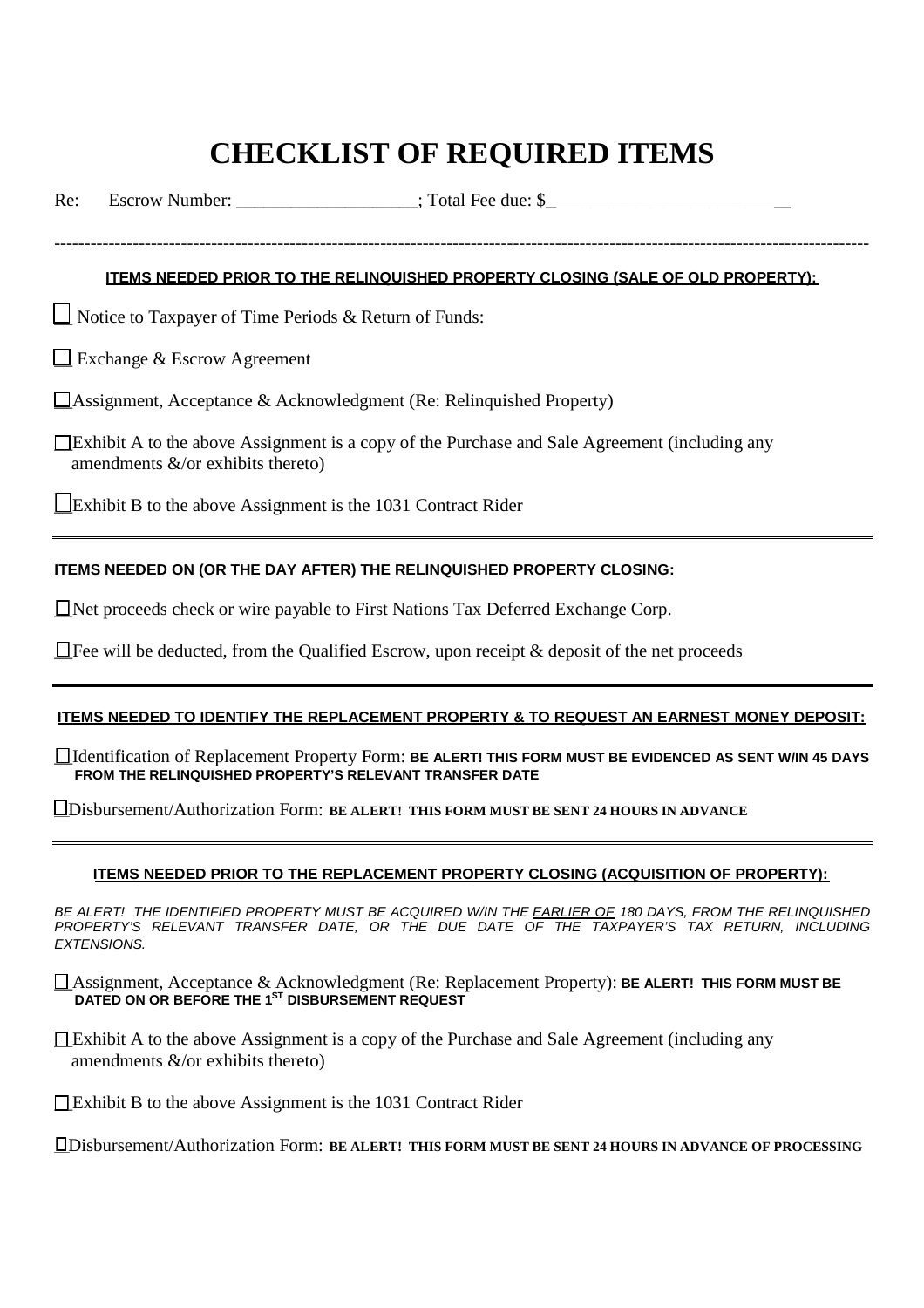## **NOTIFICATION OF TIME PERIODS & RETURN OF THE DEPOSITED FUNDS**

Date:  $\frac{1}{\sqrt{1-\frac{1}{2}}}$ 

Escrow:

1. A 1031 Exchange involves two required time periods, both of which, cannot be extended:

#### **a) Identification Period (45 calendar days)**

This time period begins the date of the relevant transfer of the old property (relinquished property) and ends on midnight of the  $45<sup>th</sup>$  day thereafter.

**b) Exchange Period (no more than 180 calendar days but sometimes less than 180 days)**

This time period begins the date of the relevant transfer of the old property (relinquished property) and ends on the earlier of 1) the  $180<sup>th</sup>$  day thereafter or 2) the due date of the taxpayer's tax return (including extensions).

- 2. The Treasury Regulations **prohibit** the return of the taxpayer's deposited funds, **until** the following time period has elapsed:
	- a) If **no** property has been identified, then funds can be returned to the Taxpayer **after** the expiration of the Identification Period.
	- b) If property **has been** identified, then funds can be returned to the Taxpayer **after**:
		- 1. **all** of the identified property has been acquired by the taxpayer (but **not** to be disbursed back, to the taxpayer, **before** the expiration of the Identification Period)

**or**

2. the expiration of the Exchange Period if **some or all** of the identified property has **not** been acquired by the taxpayer

*These rules are imposed by the Treasury Department pursuant to the Treasury Regulations promulgated under Section 1031 of the Internal Revenue Code.*

## **SIGNATURE OF TAXPAYER(S)**

**1) \_\_\_\_\_\_\_\_\_\_\_\_\_\_\_\_\_\_\_\_\_\_\_\_\_\_\_\_\_\_ \_\_\_\_\_\_\_\_\_\_\_\_\_\_\_\_\_\_\_\_\_\_\_\_\_\_\_\_\_\_\_\_**

**Print Name Above Sign Name Above** 

**2) \_\_\_\_\_\_\_\_\_\_\_\_\_\_\_\_\_\_\_\_\_\_\_\_\_\_\_\_\_\_ \_\_\_\_\_\_\_\_\_\_\_\_\_\_\_\_\_\_\_\_\_\_\_\_\_\_\_\_\_\_\_\_ Print Name Above Sign Name Above** 

**3) \_\_\_\_\_\_\_\_\_\_\_\_\_\_\_\_\_\_\_\_\_\_\_\_\_\_\_\_\_\_ \_\_\_\_\_\_\_\_\_\_\_\_\_\_\_\_\_\_\_\_\_\_\_\_\_\_\_\_\_\_\_\_ Print Name Above Sign Name Above**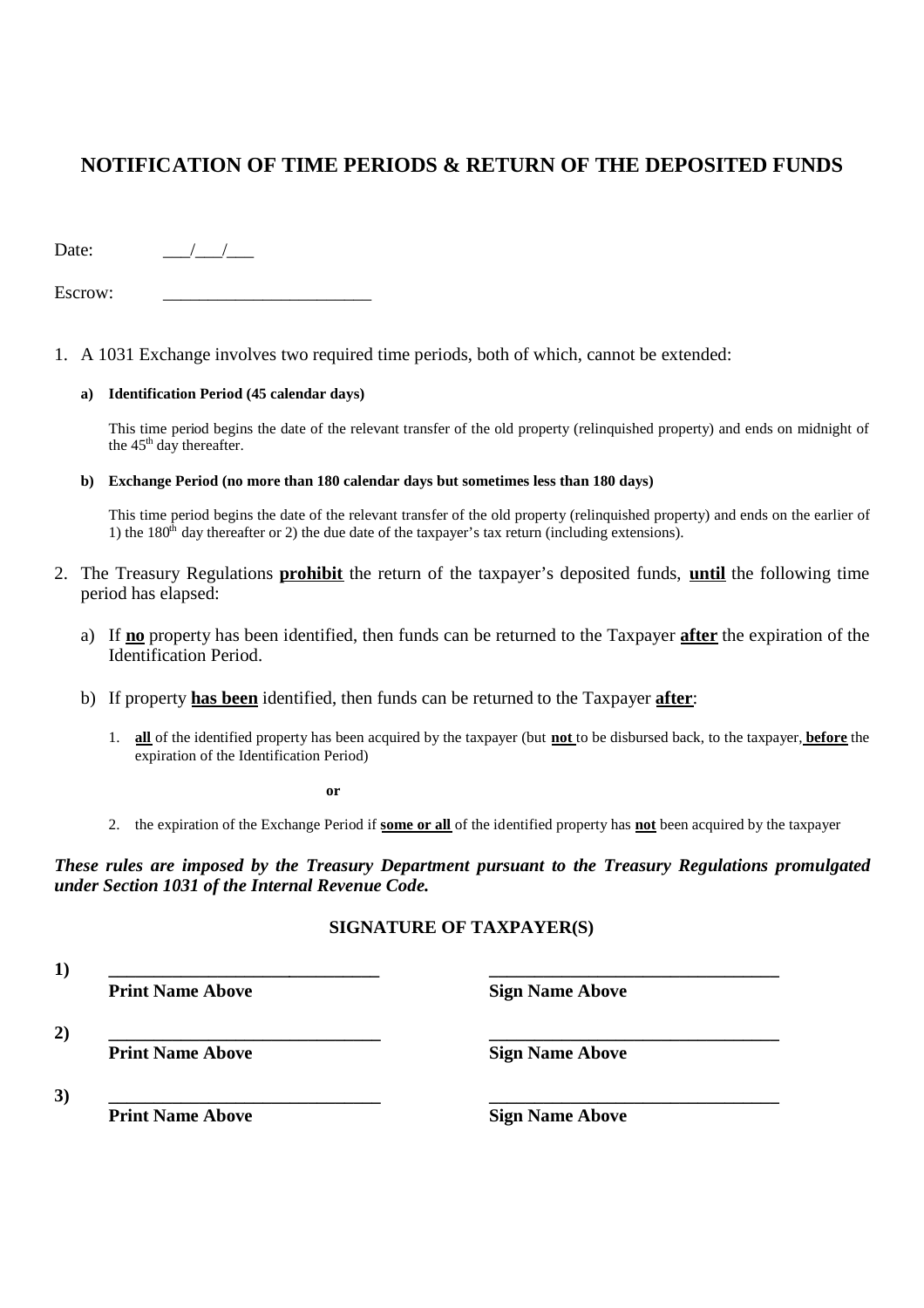## **FIRST NATIONS TAX DEFERRED EXCHANGE CORP.**

## **EXCHANGE AGREEMENT & ESCROW AGREEMENT FOR 1031 TAX DEFERRED EXCHANGES**

**Escrow Number:** 

## **I. PARTIES & GENERAL INFORMATION**

| TAXPAYER' NAME:                                    |                                                                | Ph and the state of the state of the state of the state of the state of the state of the state of the state of the state of the state of the state of the state of the state of the state of the state of the state of the sta                                                                                                                                                                                                                                                                                                                                                                                        |
|----------------------------------------------------|----------------------------------------------------------------|-----------------------------------------------------------------------------------------------------------------------------------------------------------------------------------------------------------------------------------------------------------------------------------------------------------------------------------------------------------------------------------------------------------------------------------------------------------------------------------------------------------------------------------------------------------------------------------------------------------------------|
|                                                    |                                                                |                                                                                                                                                                                                                                                                                                                                                                                                                                                                                                                                                                                                                       |
| <b>E-MAIL ADDRESS</b>                              |                                                                | SSN/TIN<br>DTD OF BIRTH $\angle$<br>DTD OF BIRTH $\frac{1}{2}$                                                                                                                                                                                                                                                                                                                                                                                                                                                                                                                                                        |
| <b>ATTORNEY'S NAME:</b>                            |                                                                |                                                                                                                                                                                                                                                                                                                                                                                                                                                                                                                                                                                                                       |
| <b>ATTORNEY'S ADDRESS</b><br>(including firm name) |                                                                | $\begin{tabular}{ c c c } \hline \quad \quad & \quad \quad & \quad \quad \\ \hline \quad \quad & \quad \quad & \quad \quad \\ \hline \quad \quad & \quad \quad & \quad \quad \\ \hline \quad \quad & \quad \quad & \quad \quad \\ \hline \quad \quad & \quad \quad & \quad \quad \\ \hline \quad \quad & \quad \quad & \quad \quad \\ \hline \quad \quad & \quad \quad & \quad \quad \\ \hline \quad \quad & \quad \quad & \quad \quad \\ \hline \quad \quad & \quad \quad & \quad \quad \\ \hline \quad \quad & \quad \quad & \quad \quad \\ \hline \quad \quad & \quad \quad & \quad \quad \\ \hline \quad \quad &$ |
| <b>E-MAIL ADDRESS</b>                              |                                                                |                                                                                                                                                                                                                                                                                                                                                                                                                                                                                                                                                                                                                       |
| <b>INTERMEDIARY:</b>                               | FIRST NATIONS TAX DEFERRED EXCHANGE CORP.                      |                                                                                                                                                                                                                                                                                                                                                                                                                                                                                                                                                                                                                       |
| <b>ESCROWEE:</b>                                   | <b>FIRST NATIONS BANK</b><br>7757 W DEVON<br>CHICAGO, ILLINOIS |                                                                                                                                                                                                                                                                                                                                                                                                                                                                                                                                                                                                                       |

## **II. SIGNATURES**

In witness whereof, the undersigned have set their respective seals as of the day of \_\_\_\_\_\_\_\_\_, 200\_, agreeing to be bound by the provisions of the following pages of this Exchange Agreement & Escrow Agreement (the "Agreement").

| <b>TAXPAYER</b> [If an Individual (s)]                  | or | <b>TAXPAYER</b> [If an Entity]              |
|---------------------------------------------------------|----|---------------------------------------------|
|                                                         |    |                                             |
| By:                                                     |    | Its: $\frac{1}{2}$                          |
|                                                         |    |                                             |
| INTERMEDIARY -FIRST NATIONS TAX DEFERRED EXCHANGE CORP. |    | <b>ESCROWEE FIRST NATIONS BANK (FNTDEC)</b> |
|                                                         |    |                                             |

## **III. PURPOSE**

Taxpayer owns the Relinquished Property herein described and desires to effect disposition of the same in a taxdeferred like-kind exchange under Section 1031 of the Internal Revenue Code of 1986, as amended (the "Code"). Intermediary agrees to act as a qualified intermediary within the meaning of Treasury Regulations Section 1.1031(k)-1(g)(4). Escrowee agrees to act as escrowee of a qualified escrow account within the meaning of Treasury Regulations Section 1.1031(k)-1(g)(3).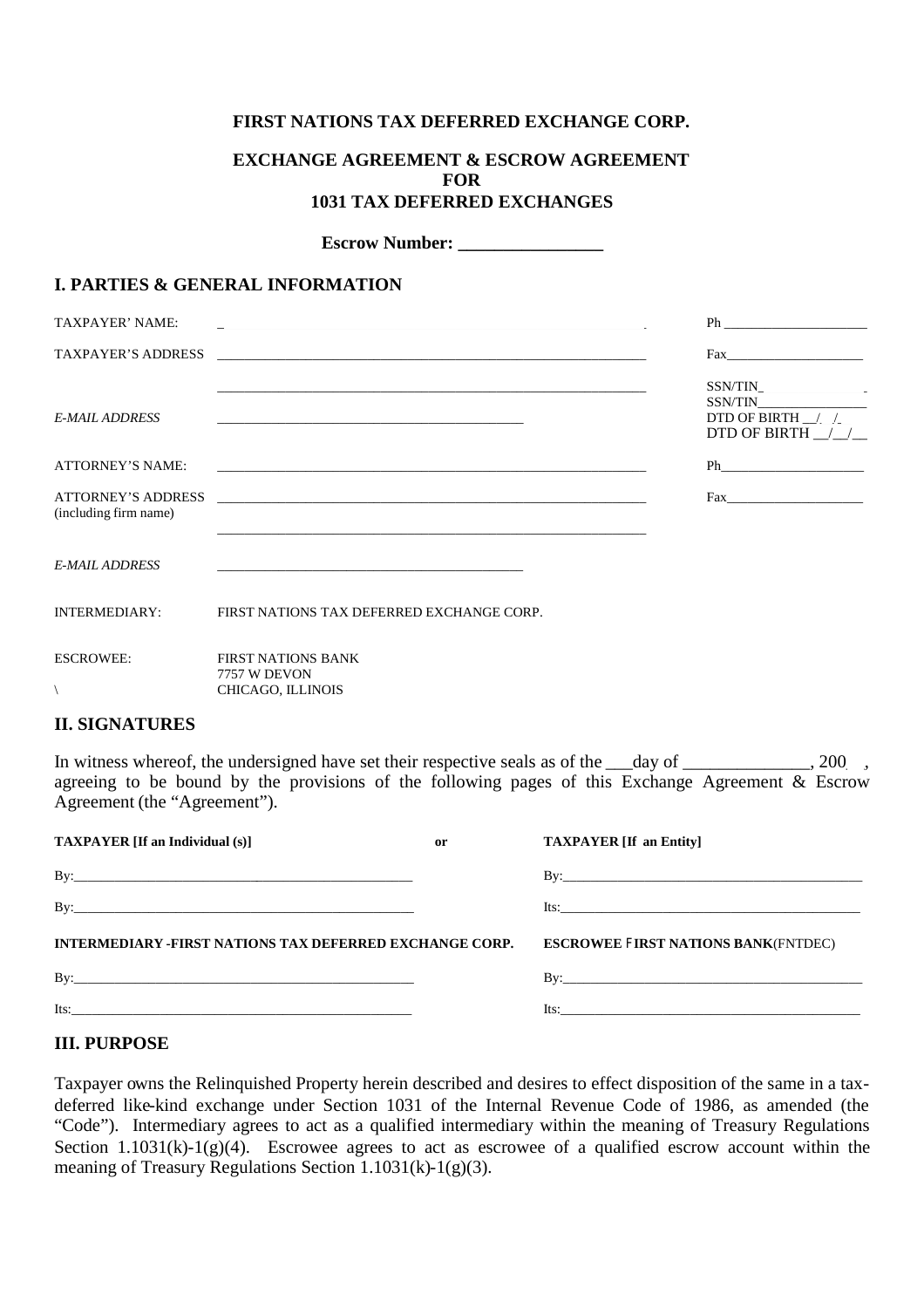## **IV. SUBJECT MATTER**

## **A. Relinquished Property Defined**

Those certain items of real and/or personal property, described in the First Contract (defined in Article VII(A)), assigned, or to be assigned, to Intermediary pursuant to this Agreement.

## **B. Replacement Property Defined**

The property identified in a written Identification of Replacement Property Form ("Identification Form") signed by the Taxpayer and hand delivered, mailed, telecopied or otherwise sent to Intermediary, before the end of the Identification Period (as hereafter defined), all in accordance with Treasury Regulations Section 1.1031(k)-1(b) and (c). Replacement Property shall also include property, which has not been identified in a written Identification Form, if received by Taxpayer, under this Agreement, before the end of the Identification Period, in accordance with Treasury Regulations Section 1.1031(k)-1(c)(1). Replacement Property shall not include property the identification of which has been revoked in accordance with Treasury Regulations Section  $1.1031(k)-1(c)(6)$ .

## **V. DATES**

## **A. Transfer Date Defined**

The date on which the Relinquished Property is transferred from the Taxpayer to the Purchaser as defined under State Law (if there are multiple transfer dates involving the Relinquished Property, the earliest date shall be the Transfer Date).

#### **B. Identification Period Defined**

The period which begins on the Transfer Date and ends at midnight of the 45th day thereafter.

## **C. Exchange Period Defined**

The period which begins on the Transfer Date and ends the earlier of midnight of the 180th day thereafter or the due date (including extensions) of the Taxpayer's tax return for the year in which the Relinquished Property was transferred.

#### **D. Termination Date Defined**

- 1. If property has not been identified, within the Identification Period, then the Termination Date is deemed to be the day after the expiration of the Identification Period.
- 2. If property has been identified, within the Identification Period, but not acquired, within either the Identification Period or within the Exchange Period, or not revoked, within the Identification Period, then the Termination Date is deemed to be the day after the expiration of the Exchange Period.
- 3. If all property, which has been identified, within the Identification Period, has been acquired, then the termination date is deemed to be the last day upon which the last identified property was acquired (but not earlier than the day after the expiration of the Identification Period).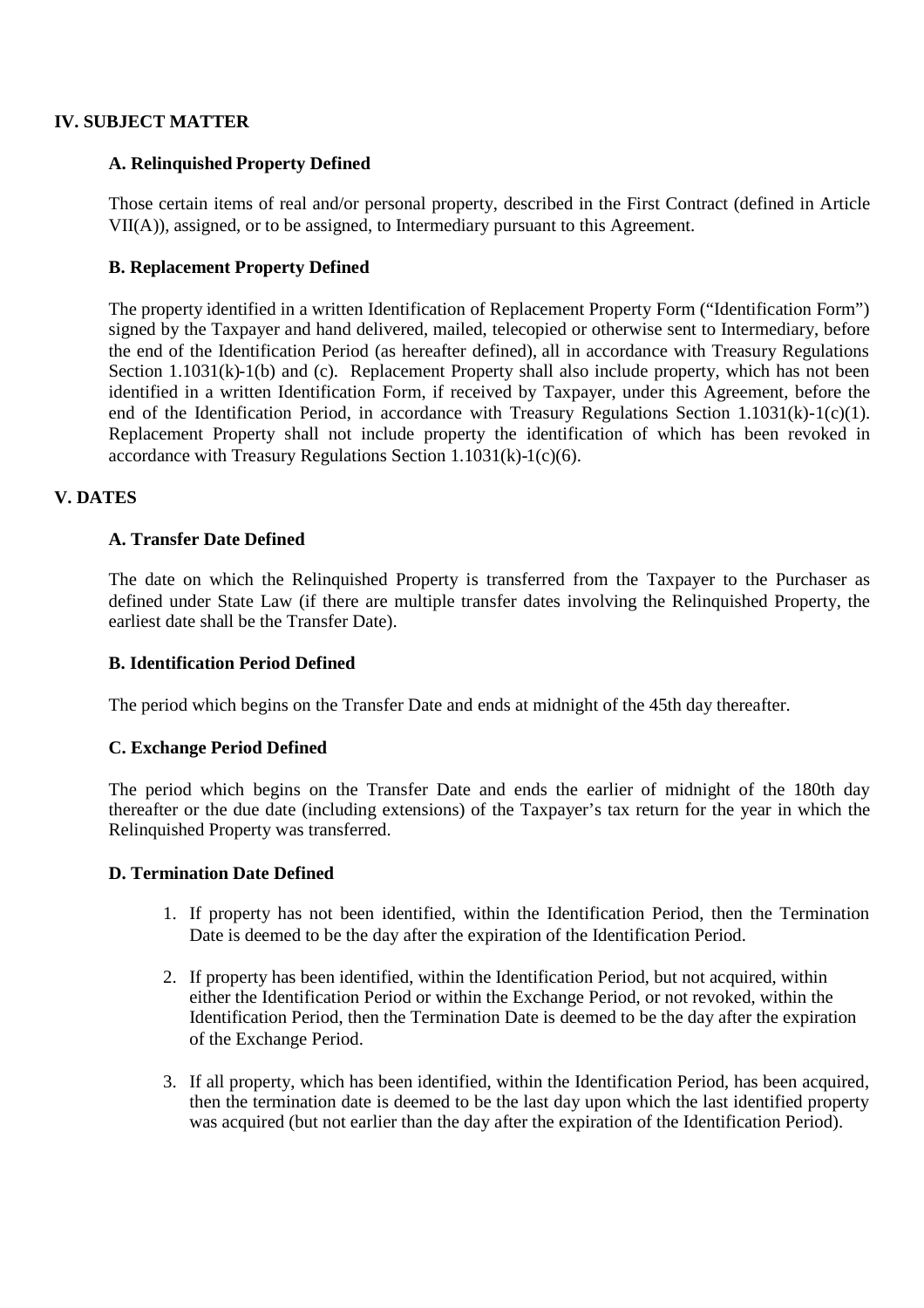## **VI. SOURCES & USES OF FUNDS**

## **A. Proceeds from the Relinquished Property & Interest Earned**

Proceeds from the transfer of the Relinquished Property and any additional funds tendered by the Taxpayer (including amounts transferred pursuant to Article IX(5)), shall be deposited with the Escrowee for investment into a money market account selected by Escrowee (the "Account"). Interest earned on monies in the Account will be includible in Taxpayer's income irrespective of whether the interest is paid to the Taxpayer, used to acquire Replacement Property or used to pay expenses associated with the deferred exchange. Escrowee shall comply with any legal requirement to notify the Internal Revenue Service of interest earned by the Taxpayer.

## **B. Disbursement of Funds**

Monies in the Account shall be disbursed in accordance with written disbursement instructions, which are received at least twenty-four hours in advance of the disbursement request, from either the Taxpayer, or the Taxpayer's Counsel, as identified in Article I on page one of this Agreement, or as authorized, in a separate written statement, by the Taxpayer identifying an additional authorized party, and which include the following information:

- 1. Escrow Number and Taxpayer's Name,
- 2. Reason for the disbursement (as further defined in VI(C)),
- 3. Property address or description upon which disbursement is to be applied (same description as provided on the Identification Form),
- 4. Amount required,
- 5. Method of transfer (e.g. check or wire transfer) and all applicable information necessary to completed the transfer and
- 6. Authorized signature(s) (as further defined VI (B)).

Upon receipt of a proper instruction for the disbursement, the Intermediary shall promptly deliver the same to the Escrowee, who shall make the disbursement pursuant to the terms of the instruction. So long as the instruction, or a copy thereof, is signed by either the Taxpayer, or the Taxpayer's Counsel, as identified in Article I of this Agreement, or as authorized, in a separate written statement, by the Taxpayer identifying an additional authorized party, Escrowee shall be entitled to rely upon the instruction without any further inquiry of the Taxpayer or any other person.

#### **C. Reason for Disbursement**

1. FIRST to pay any amounts due to the Intermediary or Escrowee under this Agreement.

2. SECOND to acquire the Replacement Property (including earnest money deposits made in connection therewith and to pay expenses which are limited to the type that are described in Treasury Regulations Section  $1.1031(k)$ -1(g)(7)).

3. THIRD to Taxpayer, but only after the Termination Date as defined in Article V (D) of this Agreement.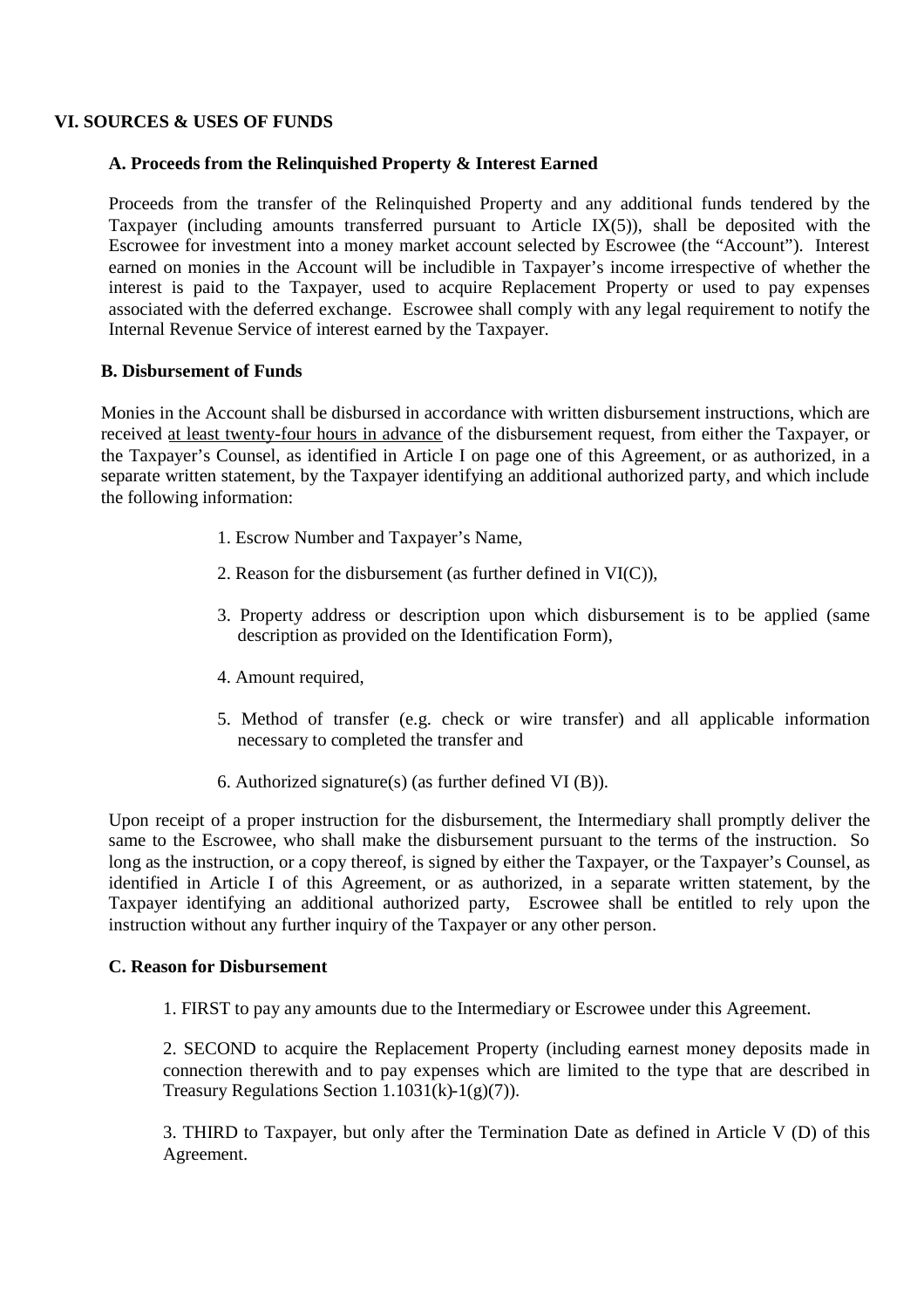## **D. Restrictions of Account**

Taxpayer shall have no right to receive, pledge, borrow or otherwise obtain the benefit of any money in the Account, or any other money or property held by Intermediary or Escrowee, until after the Termination Date. This provision shall apply notwithstanding any decision by Taxpayer not to pursue a deferred exchange or to abandon the transaction contemplated by this Agreement.

## **VII. CONVEYANCING INSTRUCTIONS**

## **A. Relinquished Property**

Intermediary shall take an assignment of rights under the contract providing for the transfer of the Relinquished Property to the ultimate purchaser of the Relinquished Property ("Buyer"). Such contract (the "First Contract") shall be in form and substance satisfactory to Intermediary. In the event of an assignment of contract rights, under the First Contract, Taxpayer is responsible for, and shall, on or before the Transfer Date, notify, in writing, all parties to the First Contract of the assignment.

On or before the Transfer Date, Taxpayer shall transfer the Relinquished Property to Intermediary (subject to the First Contract) and Intermediary shall transfer the Relinquished Property to Buyer in accordance with, and in exchange for, the considerations specified in the First Contract. The net proceeds (the "Relinquished Property Equity"), as determined by Taxpayer, or Taxpayer's Counsel, and in accordance with the Code and the Treasury Regulation thereunder, shall be paid to the order of Intermediary. Intermediary shall promptly deliver the same to Escrowee for deposit into the Account. **In all cases, the Relinquished Property shall be conveyed by Taxpayer directly to Buyer.**

## **B. Replacement Property**

Intermediary, in its sole discretion, shall take an assignment of rights under the contract providing for the acquisition of the Replacement Property from the ultimate Seller of the Replacement Property ("Seller"). Such contract (the "Second Contract") shall be in form and substance satisfactory to Intermediary. In the event of an assignment of contract rights under the Second Contract, Taxpayer is responsible for, and shall, on or before the transfer of the Replacement Property, notify, in writing, all parties to the Contract, of the assignment. If, Intermediary shall not take assignment of a Second Contract, with respect to an item of Replacement Property, Intermediary shall have no obligations under this Agreement with respect to said item of Replacement Property.

On such date, as Taxpayer shall specify, in accordance with the Second Contract (which date will be on or before the expiration of the Exchange Period), Intermediary shall, using its best efforts, acquire the Replacement Property from Seller, in accordance with, and in exchange for, the considerations specified in the Second Contract (which considerations are to be paid solely out of the Account, as the same may be supplemented by Taxpayer in accordance with Article  $IX(5)$ , and as promptly thereafter as is practicable, transfer the same to Taxpayer. **In all cases, the Replacement Property shall be conveyed by Seller directly to Taxpayer.**

It is understood by Taxpayer that Intermediary will be acting, in relation to the First Contract and the Second Contract, as a qualified intermediary and disclosed agent, within the meaning of the Code and the Treasury Regulations thereunder, such that Intermediary shall have no personal liability under the First Contract or the Second Contract, or with respect to the subject matters thereof, all such liability being disclaimed by Intermediary. Any Seller or buyer shall look solely to Taxpayer in respect of any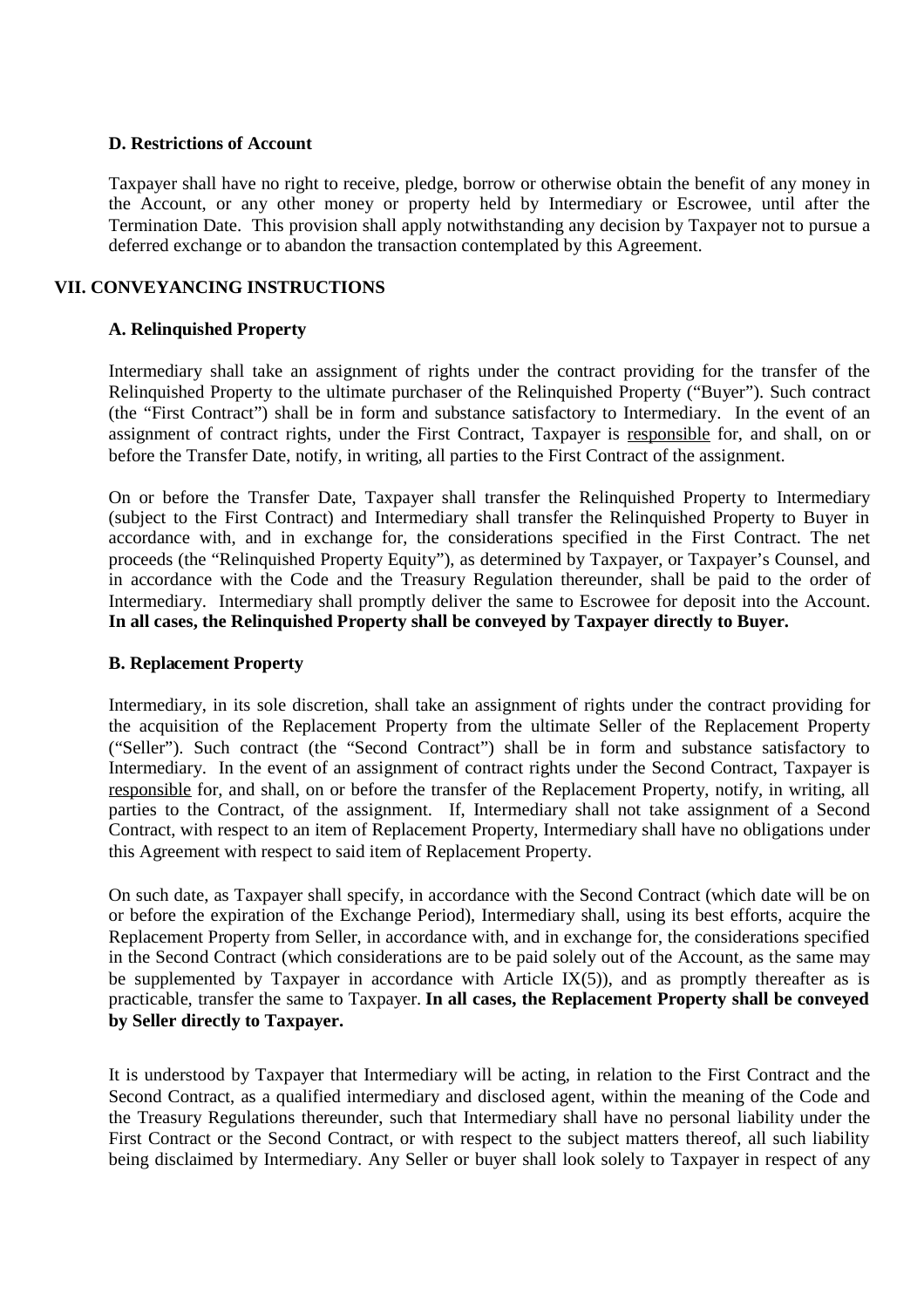breach, claim, demand or complaint made with respect to the First Contract or the Second Contract or the subject matters thereof.

## **VIII. FEES & EXPENSES**

For its services hereunder Intermediary & Escrowee shall receive an inclusive fee (the "Exchange Fee") of \$\_\_\_\_\_\_\_\_\_\_\_\_\_\_\_\_\_. Intermediary and / or Escrowee shall be entitled to additional compensation if extraordinary services are performed by Intermediary or Escrowee. The Exchange Fee is deemed to have been earned upon execution of this Agreement, and the Exchange Fee shall be reimbursed immediately out of the Account, (without notice or consent from Taxpayer), or directly by Taxpayer immediately upon request for all out-of-pocket expenses incurred in connection with their respective activities under this Agreement. Intermediary shall not be required to authorize, and Escrowee shall not be required to take any action under this Agreement, until they have received full payment of all amounts due to them hereunder and are fully indemnified in accordance with this Agreement.

## **IX. TAXPAYER'S REPRESENTATIONS & AGREEMENTS**

Taxpayer represents, warrants, covenants and agrees as follows:

**1.** The Replacement Property identified by Taxpayer is of a "like-kind" to the Relinquished Property (neither Intermediary nor Escrowee shall have any duty to verify or confirm the same). In case of Relinquished Property that is personal property, and except as otherwise permitted by Treasury Regulations Section 1.1031(a)-2, each item of Relinquished Property, and its corresponding Replacement Property, will be in the same General Asset Class (being one of the asset classes 00.11 through 00.28 and 00.4 of Revenue Procedure 87-56, 1987-2 C.B. 674) or Product Class (being the four digit product class within Division D of the Standard Industrial Classification Codes set forth in the Standard Industrial Classification Manual (1987) issued by the Executive Office of the President, Office of Management and Budget).

**2.** If there is more than one item of Replacement Property, multiple designations shall be made in accordance with Treasury Regulations Section  $1.1031(k)-1(c)(4)$ . The maximum number of items of Replacement Property that the Taxpayer may identify is:

a) Three without regard to the fair market value of these identified properties (the "Three Property Rule").

b) More than three, if the aggregate fair market value of these identified properties, does not exceed 200 percent of the aggregate fair market value of the Relinquished Property (the "200 % Rule").

c) More than 200 percent of the aggregate fair market value of the Relinquished Property, if the Taxpayer receives, within the Exchange Period, at least 95 percent of the aggregate fair market value of all identified Replacement Property (the "95 % Rule").

## **For purposes of this section (2), the fair market value of Replacement Property shall be determined in accordance with Treasury Regulations Section 1.1031(k)-1.**

**3.** Neither the Relinquished Property nor the Replacement Property is: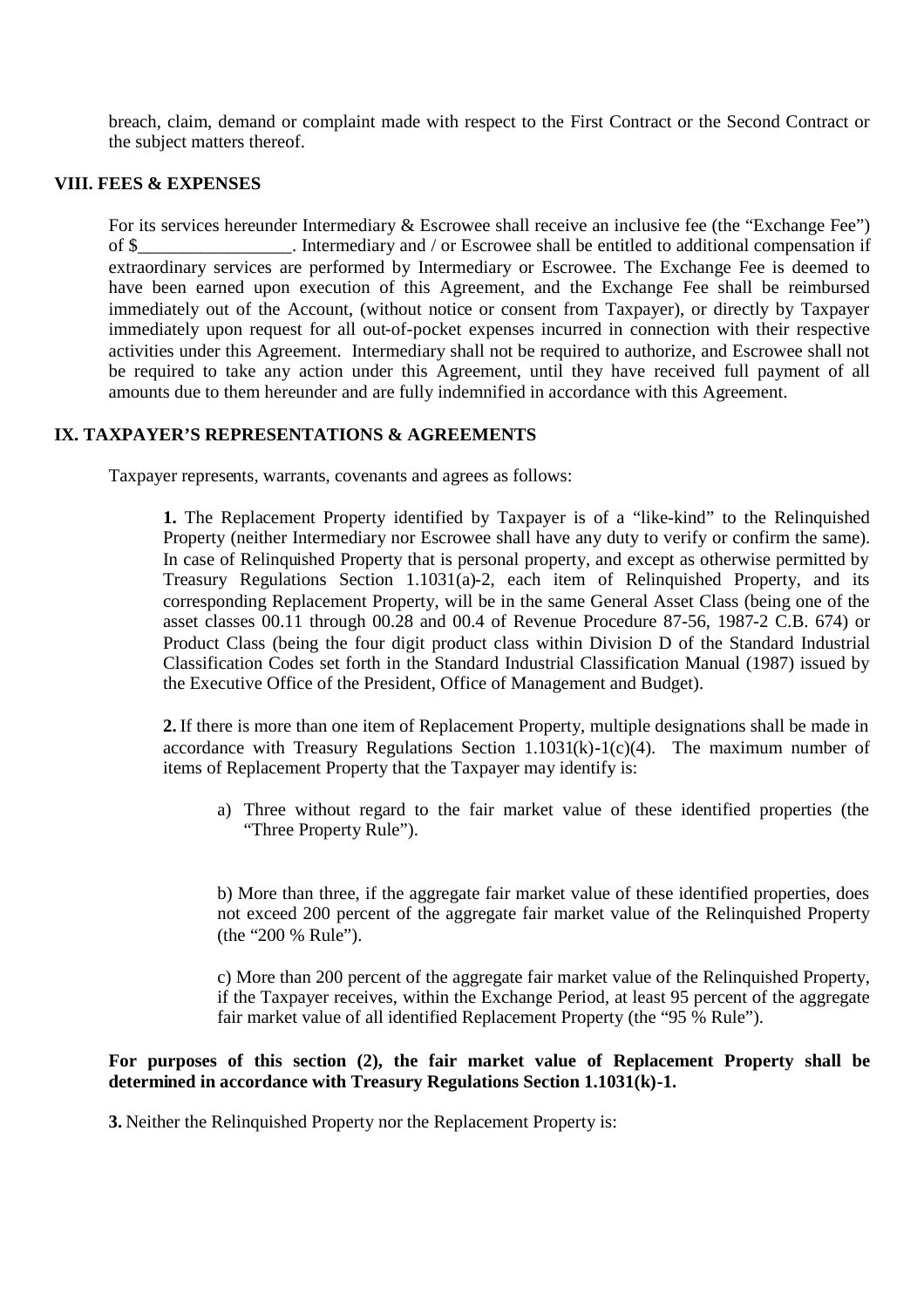a) subject to any encumbrance, lien, limitation or restriction of any kind whatsoever other than those disclosed in the First Contract or the Second Contract, as the case may be.

b) property which is in any way hazardous, explosive or contraband, or on which there are any hazardous wastes or substances, or which is otherwise held, used or owned in violation of any statute, regulation, court order or any other rule, ruling or order.

**4.** None of the transfers of the Relinquished Property or the Replacement Property contemplated by this Agreement require the consent, approval, clearance, making of any filing, payment of any tax or satisfaction of any other condition, other then those expressly set forth in the First Contract or the Second Contract, as the case may be, and Taxpayer shall be solely responsible for obtaining, filing, making, complying, paying or satisfying the same.

**5.** Taxpayer shall deliver available funds to Intermediary, or otherwise make funds available at closing, equal to the amount by which the sum estimated by Taxpayer, or Taxpayer's Counsel, as necessary to discharge the obligations described in Article VI(C) of this Agreement (except for number three thereof), exceeds the then-outstanding balance in the Account.

**6.** Under penalties of perjury, Taxpayer certifies the following:

a) Taxpayer is a "United States Person," as that term is defined in Internal Revenue Code Section 7701(a)(30), and that Taxpayer's true address is the address set forth in Article I of this Agreement,

b) Taxpayer's Federal taxpayer identification number is the number set forth in Article I of this Agreement and

c) Taxpayer is not subject to backup withholding because:

1) Taxpayer is exempt from backup withholding,

2) Taxpayer has not been notified by the Internal Revenue Service that Taxpayer is subject to backup withholding as a result of a failure to report all interest or dividends or

3) the Internal Revenue Service has notified Taxpayer that Taxpayer is no longer subject to backup withholding.

**7.** Taxpayer shall be solely responsible for all of the tax incidences of the transactions contemplated by this Agreement, including compliance with any temporal requirements hereunder or under the Code or the Treasury Regulations thereunder. Taxpayer has consulted with its counsel to determine, and is in all respects satisfied, with the legal and tax consequences of the transactions contemplated by this Agreement, and hereby acknowledges that it is not relying upon any representation of or any information obtained from Intermediary, Escrowee or any of its agents with respect to such legal or tax consequences.

**8.** The Relinquished Property and the Replacement Property will at all times be adequately insured. In no event whatsoever shall Intermediary or Escrowee bear any risk of loss with respect to the Relinquished Property or the Replacement Property.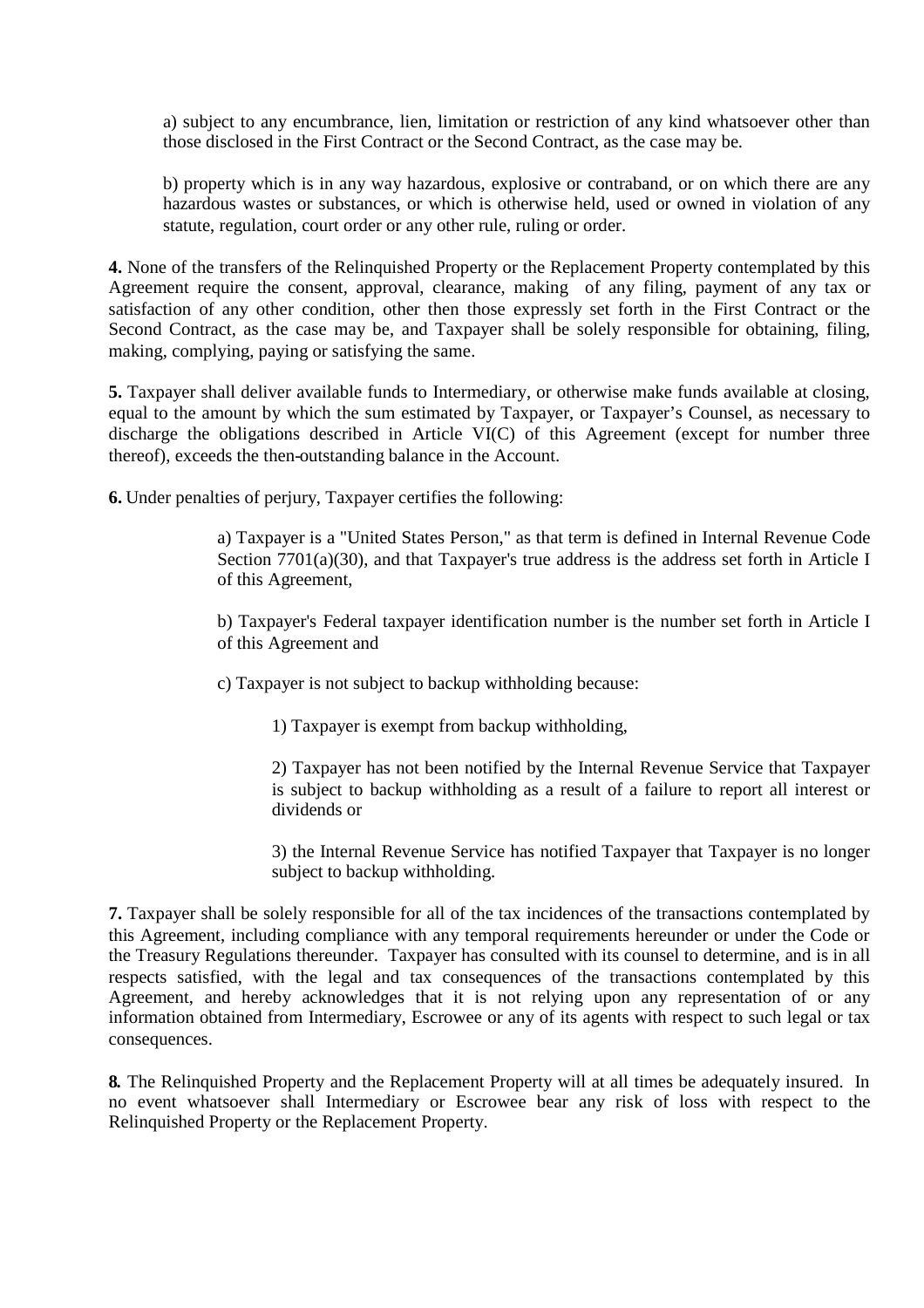## **X. INTERMEDIARY & ESCROWEE'S DUTIES & TAXPAYER'S OTHER AGREEMENTS**

**A.** Any transfer made to or by Intermediary, which is contemplated by this Agreement, shall be made subject to the terms of the First Contract or the Second Contract, as the case may be, and shall be documented by such deeds, bills of sale, certificates and other instruments as shall in form and substance be satisfactory to Intermediary. Intermediary shall not be required to convey any interest in the Relinquished Property or the Replacement Property which is greater or different than the interest vested in Intermediary as a result of the transfer of such property to Intermediary by Taxpayer or Seller, as the case may be. In connection with any such transfer, Intermediary may notify the transferor, transferee or any other person that Intermediary is acting solely as Taxpayer's agent (as qualified in Article X(D)) in connection with a deferred like-kind exchange and exculpate itself personally from any and all liability in connection with such transfer or otherwise in connection with the transactions contemplated by this Agreement.

**B.** Neither Intermediary nor Escrowee shall be obligated to take any action under this Agreement except in pursuance of specific written instructions delivered by Taxpayer to Intermediary and/or Escrowee, as the case may be, reasonably in advance of the action to be taken, such instructions in all events to be consistent with the terms of this Agreement, the Code and the Treasury Regulations thereunder, and notwithstanding any such instructions neither Intermediary nor Escrowee shall be under any obligation to take any action hereunder until Intermediary has received from Taxpayer (i) available funds which, together with available funds held in the Account, are sufficient to make the disbursements contemplated by Article VI(C) of this Agreement (except for number three thereof), and (ii) such other assurances as Intermediary or Escrowee may reasonably request.

**C.** Intermediary and Escrowee shall be reimbursed by Taxpayer immediately upon request for all out-ofpocket expenses paid or incurred in connection with their activities under this Agreement. Such expenses include, without limitation, expenses paid or incurred pursuant to the terms of this Agreement (unless this Agreement specifically imposes the economic burden of such expenses upon Intermediary or Escrowee) or in any way connected with the Relinquished Property, the Replacement Property, the First Contract, the Second Contract or this Agreement (such as, but not limited to, expenses (including reasonable attorney's fees) incurred as a result of being a named party in or otherwise joined to or involved in any litigation). Escrowee shall be under no duty or responsibility to enforce collection of any check, draft or other instrument received by it.

**D.** In connection with any demand, claim or complaint made upon Intermediary, Intermediary may notify such person or persons that it deems appropriate that it is acting under this Agreement solely as Taxpayer's agent (as qualified below) in connection with a deferred like-kind exchange. Intermediary shall have no obligation with respect to any such demand, claim or complaint, except that Intermediary shall use its best efforts to notify Taxpayer of the same. Any and all notes, deeds, bills of sale, certificates, reports, returns and other instruments may be signed by Intermediary with the designation that Intermediary is acting as Taxpayer's agent as aforesaid. Whenever reference is made in this Agreement to Intermediary's status as Taxpayer's agent, the parties intend such relationship to exist as a matter of statutory and common law to the fullest extent possible but in no event shall such agency relationship be construed to extend beyond that which is permissible under the Code and the Treasury Regulations promulgated thereunder.

**E.** Each and every document or instrument to be executed or delivered in connection with this Agreement shall be deemed to include (and Intermediary is hereby authorized to insert) a provision exculpating Intermediary from any and all liability. In no event shall Intermediary or Escrowee be liable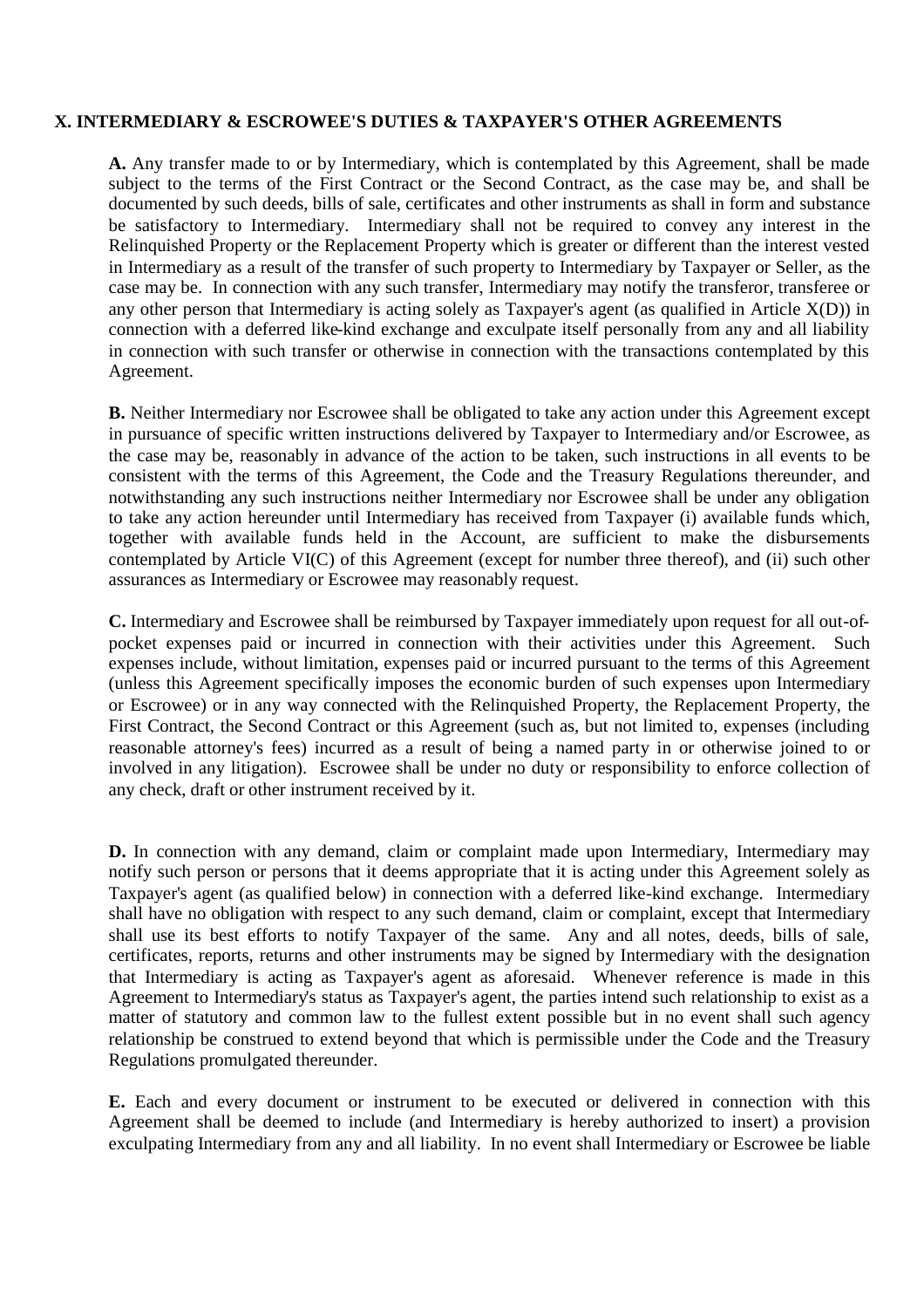or responsible to any person or entity with respect to any action taken, or omitted to be taken, by them hereunder except for their acts or omissions constituting gross negligence or willful misconduct.

**F.** Irrespective of whether the transfer of the Relinquished Property or the Replacement Property is to be effected by Intermediary taking title to the same or by direct transfer of title, from Taxpayer to Buyer, or from Seller to Taxpayer, it is not intended that Intermediary shall take possession of all or any part of such property, and all responsibility for the custody and transfer of the same, including all rights and obligations in relation to any lease payments, insurance, assessments and general risk of loss shall be borne by Taxpayer, but if not by Taxpayer, by Seller or Buyer, but in no event by Intermediary or Escrowee.

**G.** Intermediary may from time to time, with or without notice to Taxpayer, or any other person, but always subject to the terms of this Agreement, appoint a nominee or agent to convey or hold title to the Relinquished Property or the Replacement Property.

**H.** The acquisition and/or transfer of the Replacement Property or Relinquished Property shall not require Intermediary to be qualified or registered to do business in any jurisdiction other than the County of Cook, State of Illinois.

**I.** Intermediary shall have the right to resign its appointment hereunder as a qualified intermediary and to terminate this Agreement, and Escrowee shall have the right to close the Account and to terminate this Agreement, provided that Intermediary and Escrowee shall give Taxpayer reasonable advance notice of their intention to do so. In any such event, Intermediary and Escrowee shall transfer custody and title, if any, to any monies or properties held by them pursuant to this Agreement to such qualified intermediary, qualified escrow and/or qualified trust (as defined in Treasury Regulations Section 1.1031(k)-1(g)) as Taxpayer shall designate in writing, provided that such transfer does not, in Intermediary's or Escrowee's opinion, expose Intermediary or Escrowee to any actual or potential liability; provided further that neither Intermediary nor Escrowee shall be obligated to make any transfer or return any money or property until such time as they have received all amounts due to them hereunder and have received such assurances as they may reasonably request.

**J.** In the event that Escrowee (i) should be uncertain as to its duties arising under this Agreement or (ii) shall receive instructions from any person as to the Account which, in Escrowee's opinion, are in conflict with any of the provisions of this Agreement, Escrowee may elect to deposit the funds in the Account with the registry of any court of competent jurisdiction in a proceeding to which all parties in interest are joined pending the settlement of any such controversy or adjudication by a court of competent jurisdiction.

## **XI. STANDARD CLAUSES**

A**.** Taxpayer agrees that it shall, upon demand, pay or reimburse Intermediary for reasonable out-ofpocket expenses, including fees and expenses of counsel, paid or incurred by Intermediary, as a result of any breach hereof by Taxpayer or in relation to any matter with respect to which Intermediary is entitled to be indemnified or reimbursed hereunder.

**B.** All notices, and other communications given or made to any party hereto in connection with this Agreement (but specifically excluding Identification Forms, which shall be given and received in accordance with Treasury Regulations Section 1.1031(k)-1(c)), shall be in writing and be sent by hand delivery, postage prepaid U.S. mail, facsimile transmission, telegraphed or telexed to the respective parties shown in Article I hereof, or in accordance with any subsequent written direction from the recipient party to the sending party. All such notices and other communications shall, except as